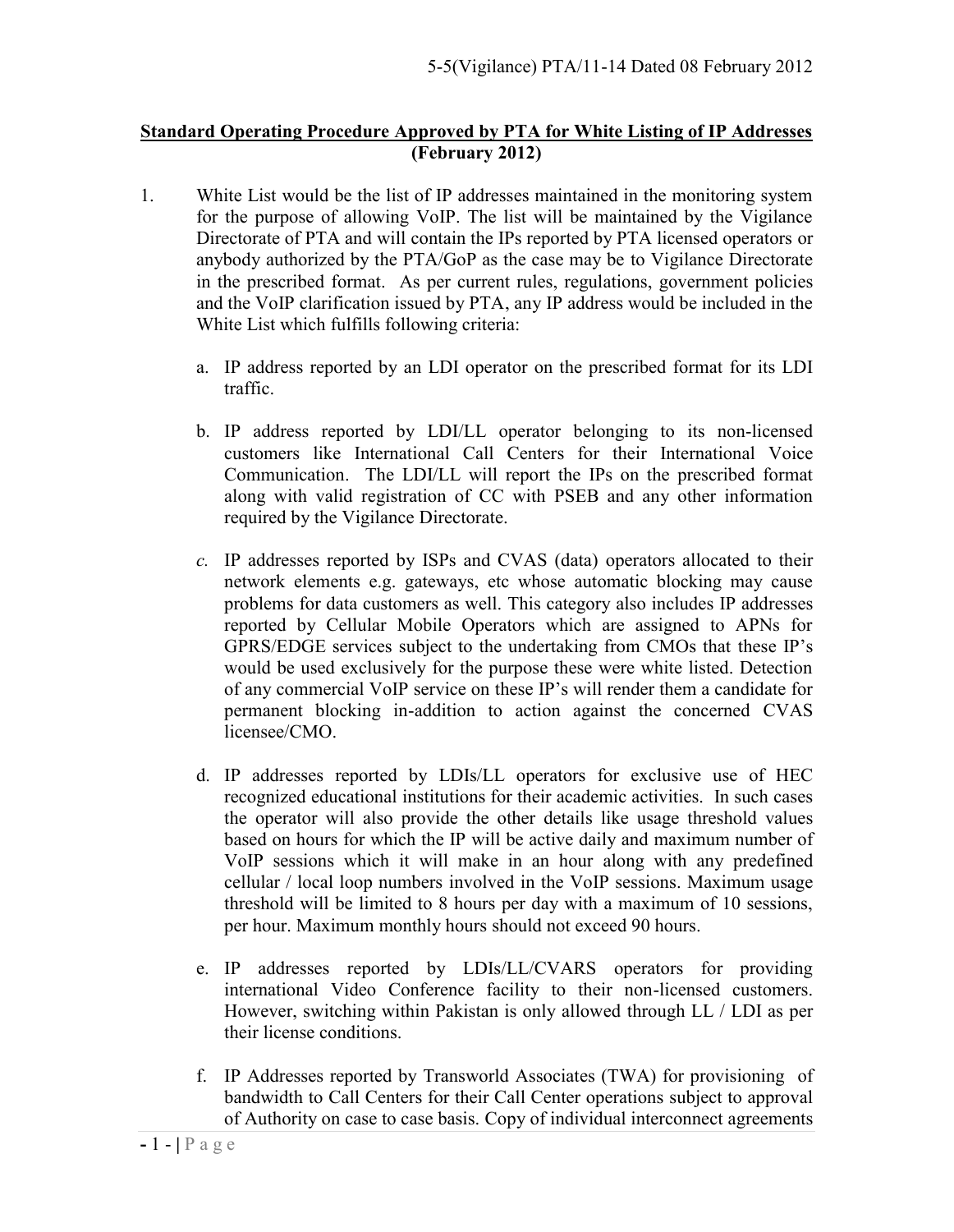with concerned  $LDI$  / fold the pesentecorific  $@$  and  $dC$  deneter sub mitted-wait ob nto he White Listian on uran between white Listing Other requirements would remain the same as mentione

g. Any othe raddress carrying voice for any legitimate service and under PTA rules, regulations and government policies .

White Listing of the New Call Center:

- h.Call Centre will submit a request to Vigilance  $ipreport@ptat.htm@woph$  $ipreport@ptat.htm@woph$  valid LDI/LLO on a PTA notified White Listing of its IP(s).
- i. The request will contain a Provisional Registration Ce
- j. Vigilance Directorate will process the request for nece formally White List the subject  $IP(s)$  on receipt of Certificate of PSEB.

White Lisotfin Cgall Center grenewal time period

- k. PSEB will inform PTA Vigilance polointe@ptot.afactre that is renewal of a Call Centre 10 days before expiry of Call
- I. Vigilance Directorate will process the renewal reque However, a third the renewal on receipt of the renewed Ce grace margenx tor ta Colsays from the expiry.
- m. Non submission of renewal Certificate by PSEB/Licens 05 days after the expiry of certificate will result in respective Call Centre from white list.
- n. ReWhite Listing will take rshee as a a mew case for approval and a new course and a **SOBf**

Procedure for White Listing

- 2. The IP addresses will be White Listed as per following p
	- a. The requests for WolfiPlus witch thistoget convigilator can tells byall potential servioon**e Pperrofor inadneeasched as A** Knownhei**o**ch may be modified from wittihm  $A$  uthorinty  $\frac{1}{2}$  apper or equests areo be emain bed pto  $\alpha$  if  $\omega$  pta.gov.pk
	- b. Theapplication Wshifteer Liscoting  $P$  Addrueisis bees receive throughout the owe experience iwe the processed for approval of the Autohnocreation of whele we are  $\mathbf v$ . Monday